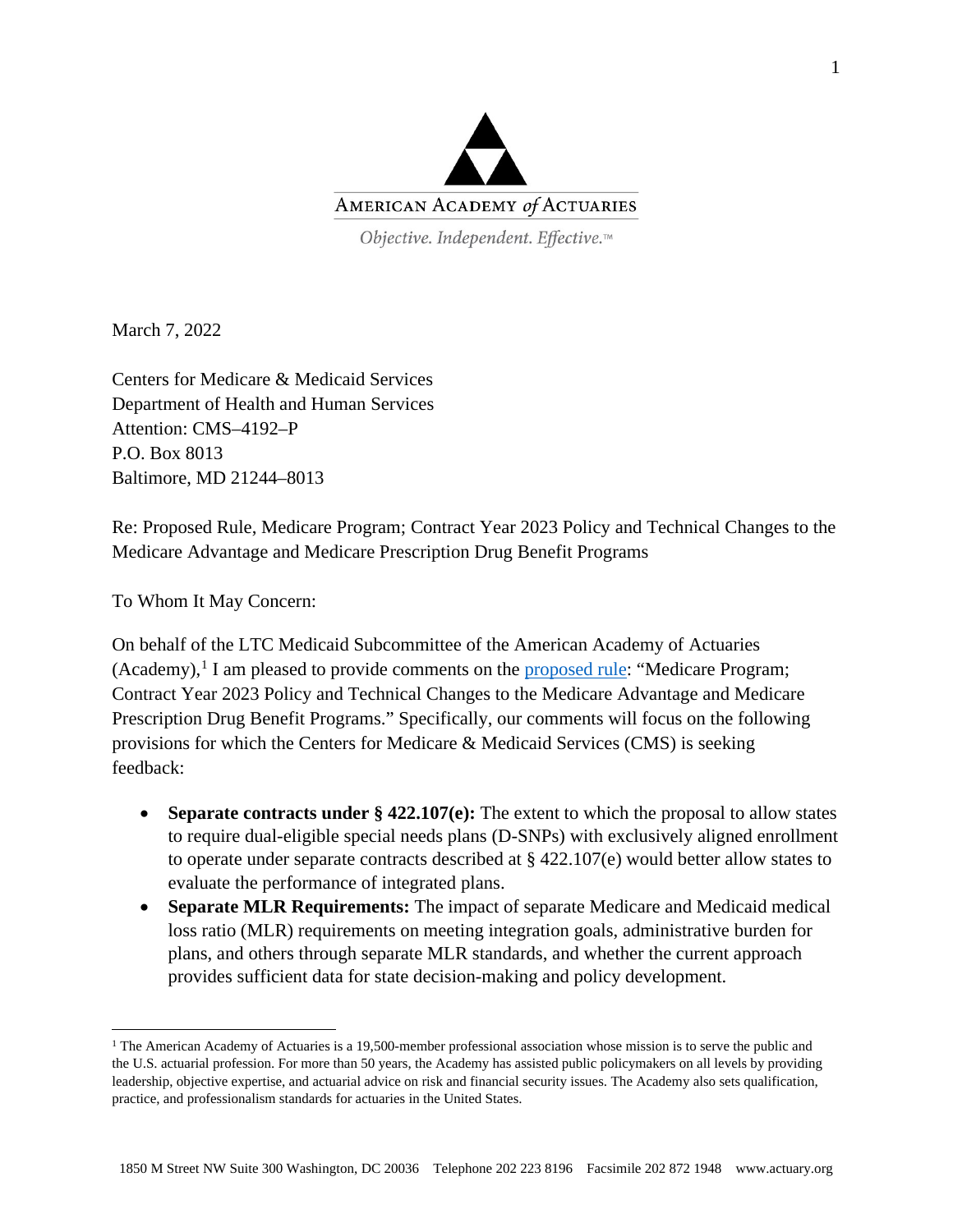• **Medicare Supplemental Benefits & Medicaid:** The impact of Medicare Advantage (MA) supplemental benefits and state-specific D–SNP requirements on Medicaid-related costs and capitation rate setting, particularly the extent to which consideration of the impact of Medicare-covered benefits on costs and utilization of Medicaid services advances integration goals and is consistent with actuarial standards of practice. Finally, CMS requested input on what information states, actuaries, and others would need to evaluate actuarial soundness under this approach.

## **Separate Contracts Under § 422.107(e)**

It is important to recognize that many stakeholders already make regular efforts to collect and analyze both Medicare and Medicaid financial data to support the evaluation of integrated products and satisfy existing requirements. Examples include:

- Health plans offering integrated products may track both separate and combined MLRs for regular performance monitoring.
- State Medicaid agencies typically require detailed Medicaid financial information for rate setting and program monitoring. They may also request high-level Medicare financial information from organizations offering integrated products.
- CMS requires MA organizations with separate Medicaid contracts to report historical and projected Medicaid revenue and costs in MA bid pricing tool filings in addition to the detailed MA revenue and cost data that is required of all MA organizations.

Therefore, to the extent the changes proposed to  $\S 422.107(e)$  further facilitates or standardizes states' analysis of all relevant financial information for integrated products where it is currently not possible, the proposed rule would help provide a more complete picture of the financial performance of integrated products.

## **Separate MLR Requirements**

Regarding the impact of separate MLR requirements and the sufficiency of this data for policy development, with any MLR calculation, the quality and availability of the underlying data is crucial to ensuring the reliability of the analyses. One significant challenge in compiling separate MLR reports for highly integrated programs is the availability of complete, consistent, and accurate encounter data. For highly integrated programs, this typically includes encounter data for both Medicare and Medicaid liabilities and establishing a consistent framework for allocating Medicare- and Medicaid-covered costs. This issue is neither novel nor easily solved due to technical and legal hurdles, but overcoming it would represent a tremendous opportunity to enhance the reliability of Medicare and Medicaid and MLR reporting and rate setting, the ability to evaluate individual plans, and the measurement of overall progress against integration goals over time. It would also facilitate a substantial leap forward in supporting data-driven decision making and policy development for states and CMS alike for these programs.

Additionally, while many stakeholders already collect Medicare and Medicaid financial information at some level, no standardized method for calculating a combined MLR for integrated programs is currently in place. For instance, the separate MLR requirements for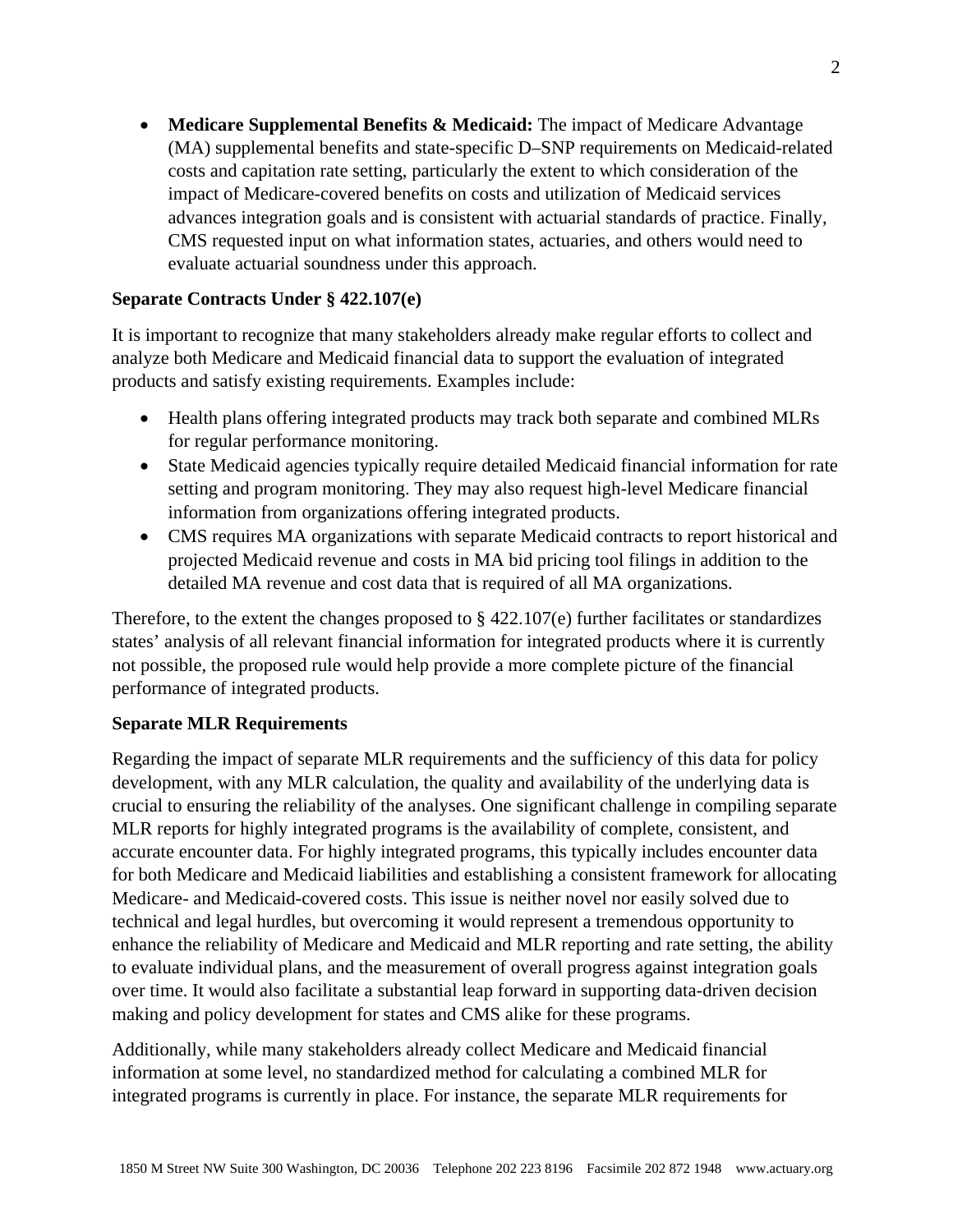Medicare and Medicaid use different credibility thresholds and operate under different frameworks and timelines. Therefore, CMS may wish to seek to ensure that combined MLRs calculated by various stakeholders are calculated in as consistent a manner as possible.

The proposal to calculate combined MLRs as a means of furthering integration goals suggests that a state could consider the expected profit/loss for a D-SNP's Medicare Advantage (MA) plan when negotiating with plans to cover services that would otherwise be covered by Medicaid as Medicare supplemental benefits; however, the proposed guidance does not extend the use of the combined MLR to capitation rate development. In the development of Medicaid capitation rates, actuarial soundness requirements under 42 CFR §438.4(a) specify that "actuarially sound capitation rates are projected to provide for all reasonable, appropriate, and attainable costs that are required under the terms of the contract…"

In Financial Alignment Initiative (FAI) programs, there is one three-way contract between CMS, the state Medicaid agency, and the applicable Medicare-Medicaid plan (MMP). Therefore, the assessment of actuarial soundness for the Medicaid capitation rates under the FAI could consider both Medicare and Medicaid contributions, and efficiencies and savings that may be associated with Medicare.<sup>[2](#page-2-0)</sup> The joint rate-setting process for the FAI reflects that "both payers" proportionally share in the savings achieved through the demonstrations."[3](#page-2-1)

Under the integrated D-SNP model, the D-SNP has an MA contract with CMS and a separate capitated contract with the state Medicaid agency. In this context, it is unambiguous that "the contract" to which 42 CFR §438.4(a) would apply is the D-SNP's capitated contract with the state Medicaid agency. Accordingly, the combined MLR may have important applications for supporting policy making decisions. Some of those policy decisions may create considerations that need to be accounted for in Medicaid rate development; however, only the Medicaid-specific MLR and projected MLR are considered by Medicaid actuaries when developing Medicaid capitation rates for an integrated D-SNP program. This is a contrast to the flexibility that allows Medicaid actuaries to consider the combined financial performance of Medicare and Medicaid contributions, and efficiencies and savings associated with both Medicaid and Medicare that exists in the FAI Medicaid capitation rate development process.

The proposed guidance also acknowledges that an integrated plan may show a low MLR for Medicare Advantage and a high MLR for Medicaid managed care due to the D-SNP delivering more Medicaid-covered services that result in decreases in Medicare-covered services (which could lead to an increase in the Medicaid capitation rates).<sup>[4](#page-2-2)</sup> Further guidance and clarification on the use of combined MLR information in Medicaid capitation rate setting will be important to actuaries developing Medicaid capitation rates for these programs.

<span id="page-2-0"></span><sup>&</sup>lt;sup>2</sup> ["Approved Demonstrations—Signed MOUs"](https://www.cms.gov/Medicare-Medicaid-Coordination/Medicare-and-Medicaid-Coordination/Medicare-Medicaid-Coordination-Office/FinancialAlignmentInitiative/ApprovedDemonstrationsSignedMOUs); CMS; Dec. 1, 2021. Accessed Feb. 19, 2022.

<span id="page-2-1"></span><sup>&</sup>lt;sup>3</sup> [Joint Rate-Setting Process for the Financial Alignment Initiative's Capitated Model](https://www.cms.gov/files/document/capitatedmodelratesettingprocess03192019.pdf); CMS; March 19, 2019. Accessed Feb. 19, 2022.

<span id="page-2-2"></span><sup>&</sup>lt;sup>4</sup> "Medicare Program; Contract Year 2023 Policy and Technical Changes to the Medicare Advantage and Medicare Prescription [Drug Benefit Programs"](https://www.govinfo.gov/content/pkg/FR-2022-01-12/pdf/2022-00117.pdf); *Federal Register*; Jan. 12, 2022. Accessed Feb. 19, 2022.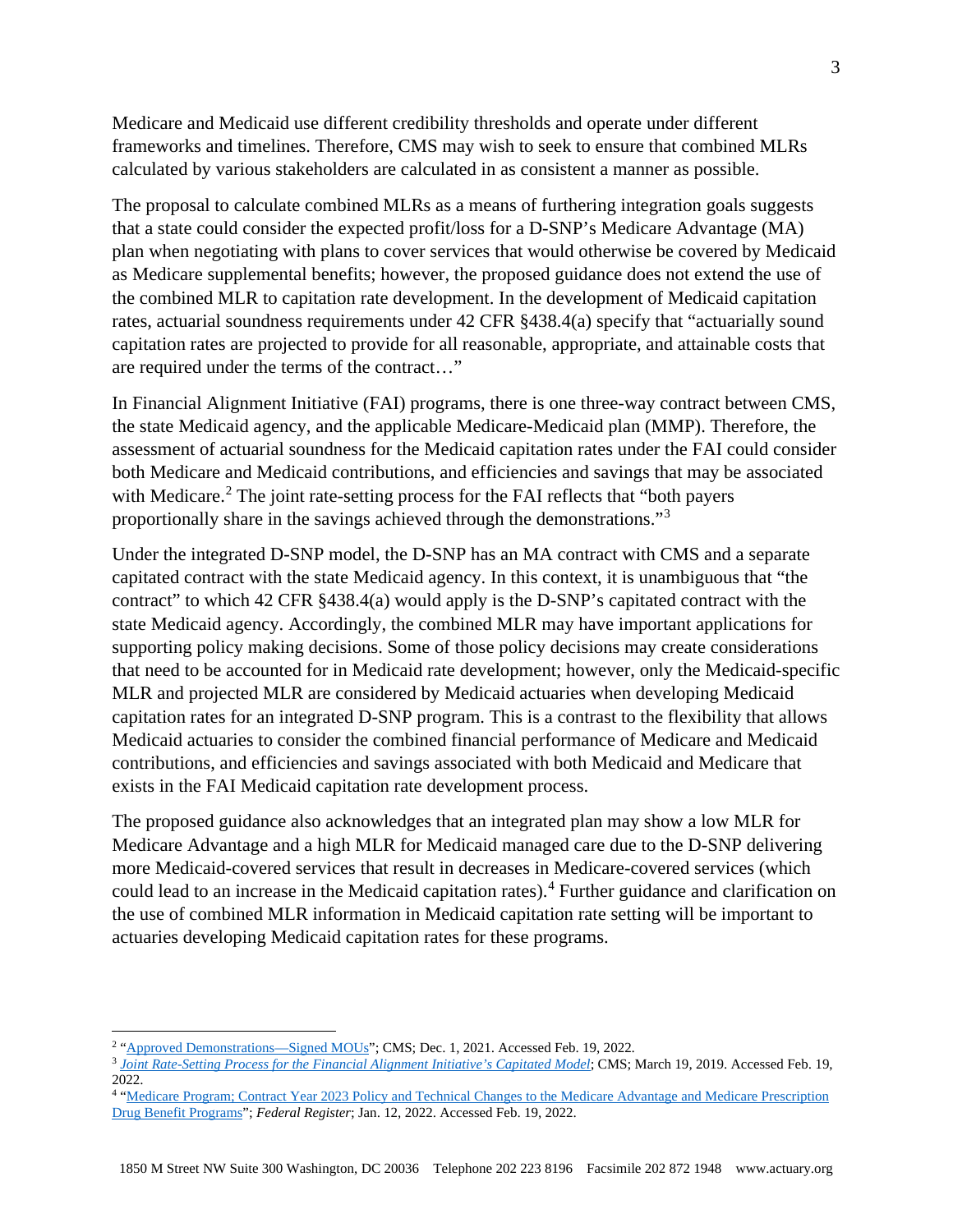## **Medicare Supplemental Benefits & Medicaid**

With respect to the direct and indirect impact of MA supplemental benefits on Medicaid costs and utilization, the following guidance defines what should be included in Medicaid capitation rates:

- 42 CFR §438.4(a) regarding actuarial soundness requirements for Medicaid capitation rates specifies that "actuarially sound capitation rates are projected to provide for all reasonable, appropriate, and attainable costs that are required under the terms of the contract."
- Actuarial Standard of Practice (ASOP) No. 49, *Medicaid Managed Care Capitation Rate Development and Certification*, states: "Medicaid capitation rates are 'actuarially Sound' if, for business for which the certification is being prepared and for the period covered by the certification, projected capitation rates and other revenue sources provide for all reasonable, appropriate, and attainable costs. For purposes of this definition, other revenue sources include, but are not limited to, expected reinsurance and governmental stop-loss cash flows, governmental risk adjustment cash flows, and investment income. For purposes of this definition, costs include, but are not limited to, expected health benefits, health benefit settlement expenses, administrative expenses, the cost of capital, and government-mandated assessments, fees, and taxes."

Additionally, Medicaid is a secondary payer relative to Medicare. This means that to the extent MA Supplemental benefits impact cash flows that would otherwise be covered by Medicaid, they would need to be considered in developing Medicaid capitation rates in order to comply with actuarial soundness requirements. Accordingly, the framework proposed by CMS is consistent with relevant capitation rate guidance.

As it pertains to the question of what information is necessary to evaluate actuarial soundness under the proposed approach, Medicaid rate development exercises for programs with enrollment aligned between Medicaid and Medicare currently may utilize a wide variety of information about the corresponding Medicaid and Medicare programs that generally meet this need. Some of this information can be obtained from public sources, and others are routinely requested of health plans as part of the rate development process. Goals of this data collection include:

- Evaluating the consistency between base data and non-benefit costs used for Medicare bids and Medicaid rate development
- Considering combined program financial performance
- Understanding Medicare Advantage supplemental benefit design

Examples of health plan-specific Medicare program information often collected in Medicaid rate development include:

- Base period benefit expenditures, non-benefit expenditures and enrollment
- Historical financial experience for the Medicare portion of the aligned program and the combined program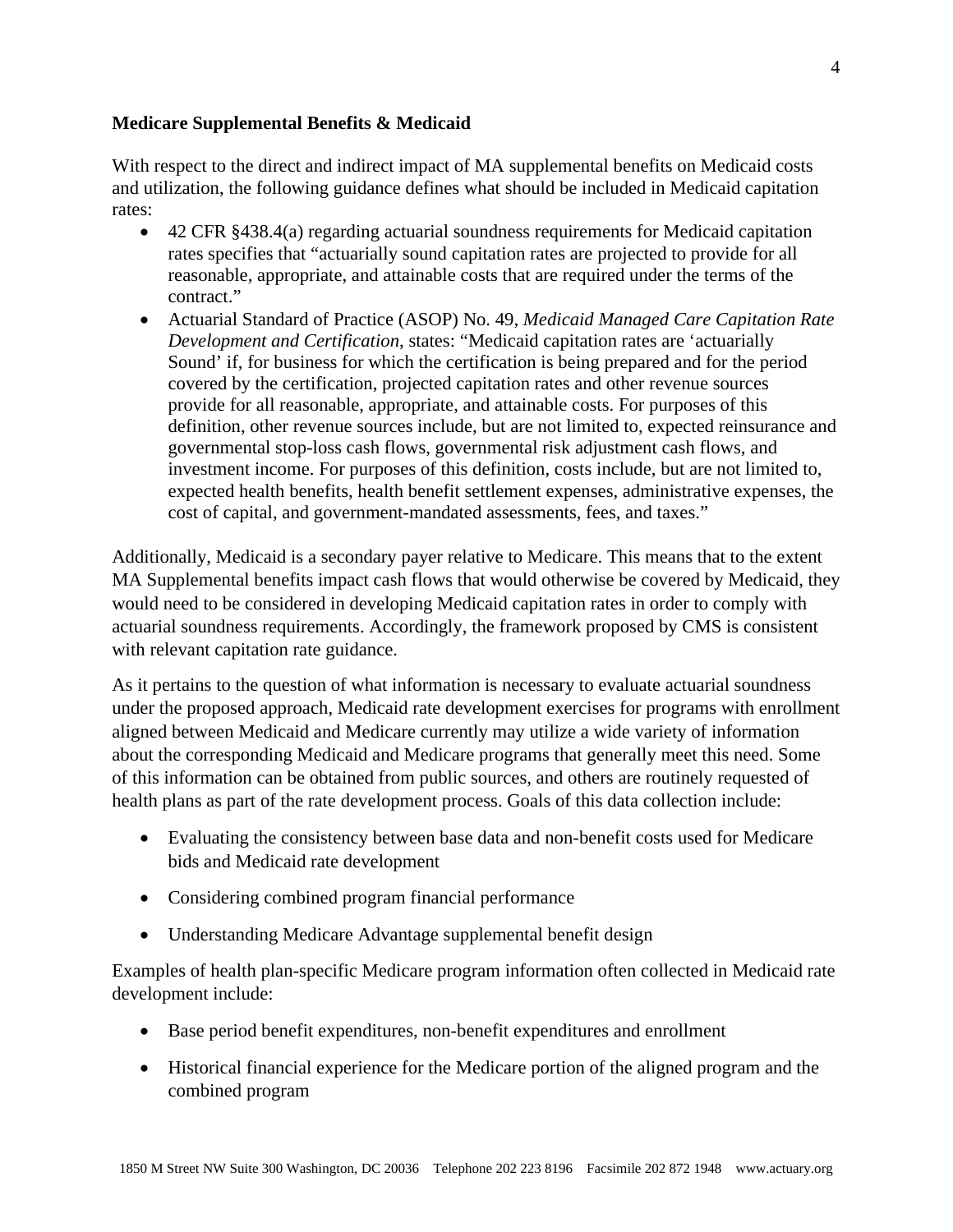• Descriptions of supplemental benefits offered under the Medicare program that may impact Medicaid-covered costs

At the same time, it is important to recognize that the mechanics of the proposed integrated D-SNP model present implementation challenges as compared to the FAI programs that should be considered in light of actuarial soundness. These challenges include:

- Timing—MA organizations do not finalize benefit designs until August after final Part D direct subsidy and regional low-income benchmarks are released by CMS. Reflecting MA benefit changes in calendar year Medicaid rates would be difficult given the requirement to submit Medicaid rates 90 days prior to the rating period, for states seeking contract approval prior to a specific effective date.
- Non-uniformity of benefits across plans—Each MA plan is likely to cover a different suite of supplemental benefits that may change significantly from year to year. At a minimum, this results in different MA supplemental benefit impacts by plan for programs with exclusively aligned enrollment. For unaligned products, each Medicaid plan could contain dual eligible beneficiaries that received Medicare benefits from dozens of different MA plans/benefit packages.
- Non-uniformity of benefits within MA plans—MA supplemental benefits that overlap with Medicaid benefits or otherwise affect Medicaid expenditures may be offered through recent MA benefit flexibilities that permit MA plans to offer benefits nonuniformly to not all members (e.g., uniformity flexibility, or special supplemental benefits for the chronically ill). The Medicaid actuary may not have the necessary information to estimate the target population and utilization rates for these non-uniform benefits.
- Medicare/Medicaid claim liability—as mentioned above, the lack of a consistent framework for allocating Medicare- and Medicaid-covered costs in encounter and cost report data may limit the state's visibility into the impact of program changes related to crossover claims.

In order to ensure consistency in how Medicaid actuaries approach these issues, additional guidance or consultation may be necessary, perhaps through the Medicaid Managed Care Rate Development Guide, regarding CMS' expectations for Medicaid actuaries in incorporating the impacts of MA supplemental benefits on Medicaid rate setting. In particular:

- Would CMS expect states and their actuaries to establish plan-specific Medicaid rates to account for differences in MA supplement benefits by plan?
- Would CMS be amenable to using historical MA benefit packages to establish Medicaid rates knowing that those MA benefit packages may change?
- Would a Medicaid certifying actuary be able to rely on another actuary's certification of the cost of supplemental benefits, or would the Medicaid actuary need to certify such adjustments independently?